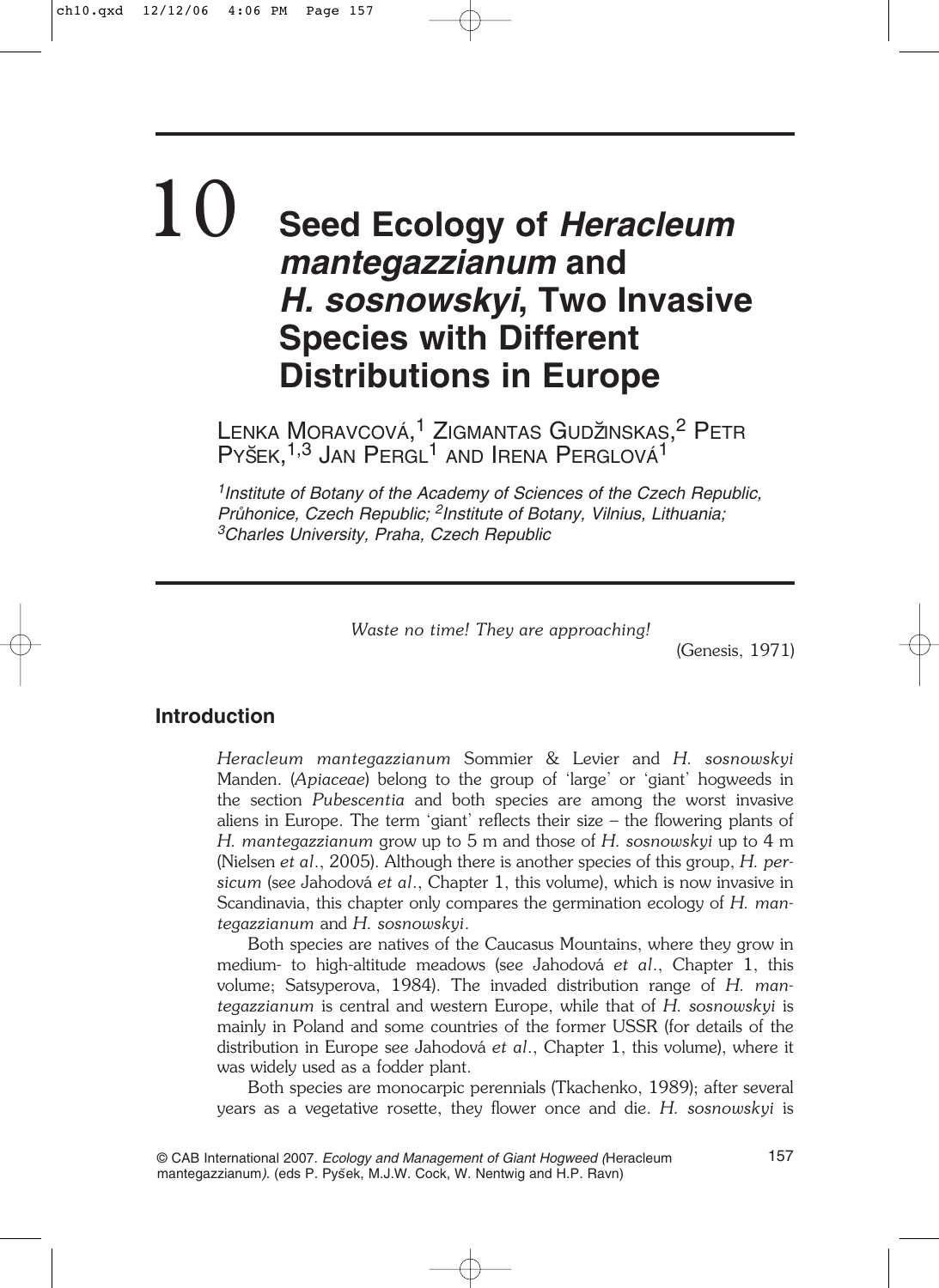reported to live for up to 6 years when planted in pastures and fields for biomass and silage production (Satsyperova, 1984). However, only the life span of *H. mantegazzianum* is well studied. Under natural conditions, this species usually flowers between the third and fifth year, with a recorded maximum of 12 years, and is strictly monocarpic (see Perglová *et al*., Chapter 4, this volume; Pergl *et al*., 2006).

Both species reproduce exclusively by seeds and are very prolific. *H. mantegazzianum* produces on average 10,000–20,000 fruits in Europe, with maxima occasionally reaching around 50,000 fruits (see Perglová *et al*., Chapter 4, this volume). An average plant of *H. sosnowskyi* is reported to have produced 8836 fruits in the Leningrad area, Russia (Tkachenko, 1989).

Fruits of both species are broadly winged mericarps, which are connected in pairs by a carpophore and split when mature (Holub, 1997). Each mericarp contains one seed. For simplicity the mericarp is termed a 'fruit' throughout this chapter and the term 'seed' is used when referring to germination. The fruits of *H. sosnowskyi* are oval to elliptical; fruits collected in Lithuania (from terminal umbels) and used for experiments in the present study were 10.5–16.5 mm long (mean 13.4 ± 1.3 mm, *n* = 60) and 5.3–8.7 mm wide (mean  $7.2 \pm 0.7$  mm). Mandenova (1950) gives the ranges of the length and width of mericarps as 7–9 and 4–6 mm, respectively, without specifying to which umbel order these sizes relate. The fruits of *H. mantegazzianum* are oval-elliptical; Tiley *et al*. (1996) give the ranges of the length and width as 6–18 and 4–10 mm, respectively, also without specifying which umbel. The fruits of *H. mantegazzianum*, originating from terminal umbels, used for the experiments in the present study, were  $8.8-14.6$  mm long (mean  $11.7 \pm 1.2$ ) mm,  $n = 200$  and  $5.3-9.2$  mm wide (mean  $7.4 \pm 0.8$  mm).

Seeds of both species have a morphophysiological dormancy (Nikolaeva *et al*., 1985; Baskin and Baskin, 1998), which is broken by the cold and wet conditions of autumn and winter stratification in the field and in the laboratory by temperatures within the range of 1–6°C. Seeds of both species germinate early in spring but not during summer (see Moravcová *et al*., Chapter 5, this volume; Z. Gudz˘inskas, unpublished data). Autumn germination is possible in *H. sosnowskyi* (but was not recorded). The reproductive traits of *H. mantegazzianum* are well studied (Krinke *et al*., 2005; Moravcová *et al*., 2005, 2006; Chapters 4 and 5, this volume), but poorly so for *H. sosnowskyi*; so far the research on this species has focused mainly on biomass production (Satsyperova, 1984), seed production (Tkachenko, 1989) and content of furanocoumarins (Tkachenko and Zenkevich, 1987). The present study, based on both field research in the invaded region of Lithuania and common garden experiments, is the first published information on its germination, stratification and dormancy requirements, and seed bank dynamics.

There are differences in germination between invasive species and their less invasive congeners (Baker, 1965; Lambrinos, 2002; Mihulka *et al*., 2003) or invasive species and their native congeners or related taxa (Dreyer *et al*., 1987; Callaway and Josselyn, 1992; Vilà and D'Antonio, 1998; Radford and Cousens, 2000; Van Clef and Stiles, 2001). Similarly, some successful invasive aliens have larger (Richardson *et al*., 1987; Honig *et al*., 1992; Radford and Cousens,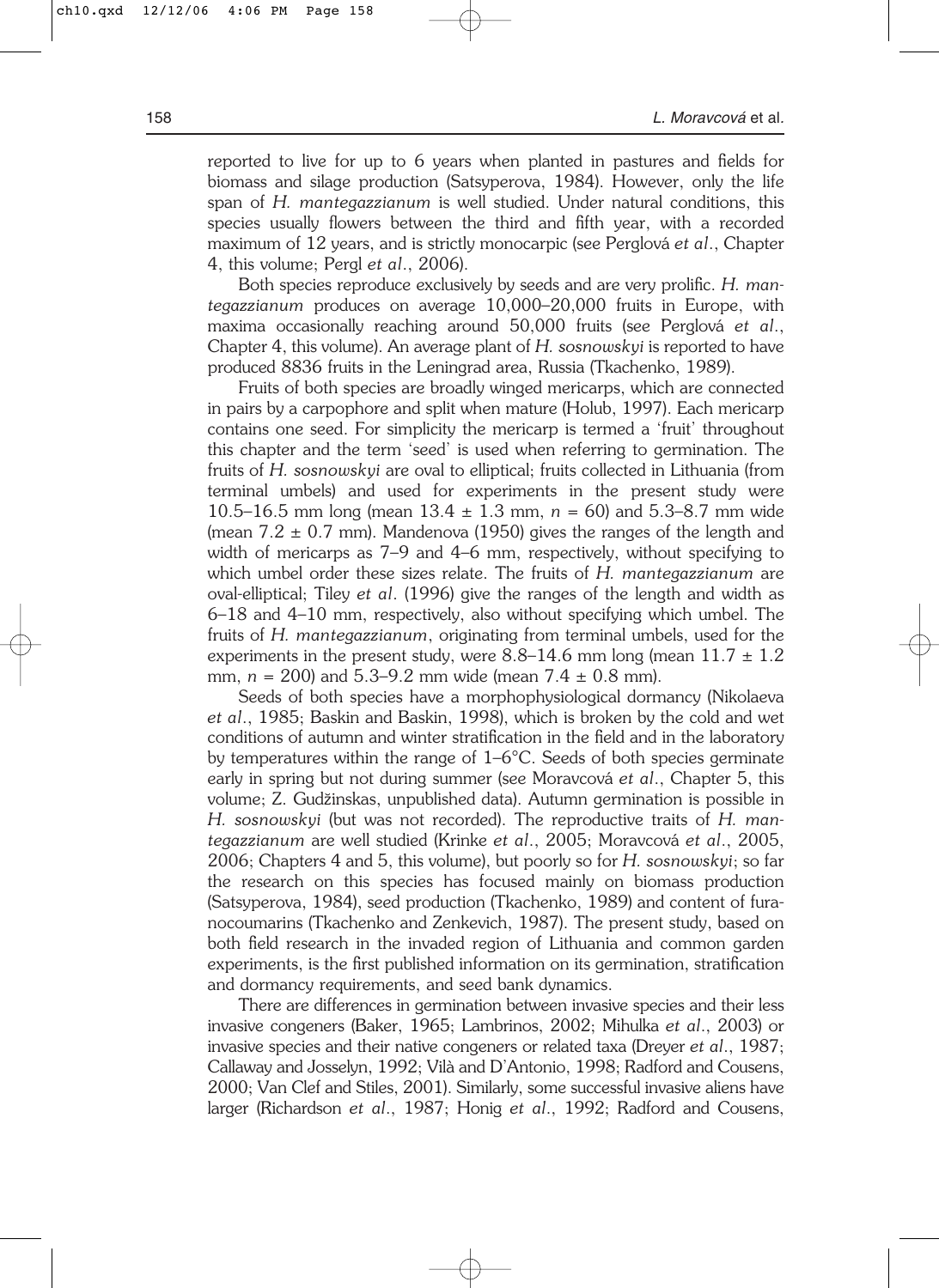2000) and/or longer persisting seed banks (Pyke, 1990; Van Clef and Stiles, 2001) than native or less invasive congeners. In this chapter the reproductive traits related to seed ecology of the two *Heracleum* species are compared to determine whether the differences can explain their varying success as invaders.

# **Differences in Soil Seed Bank of** *Heracleum mantegazzianum* **and** *H. sosnowskyi*

Dynamics of the seed banks of both species were studied in the field by sampling three times a year and in a common garden burial experiment, where sampling was carried out repeatedly in the course of the year. Because the results for *H. mantegazzianum* have been published in detail elsewhere (Krinke *et al*., 2005), the following account focuses on *H. sosnowskyi*, and is based on primary data and a comparison of both species.

#### **Seed bank dynamics and composition**

To obtain data on seed bank composition and dynamics comparable to those that are available for *H. mantegazzianum* (Krinke *et al*., 2005), a similar study, using the same methods, was carried out at sites dominated by *H. sosnowskyi* in its invaded range (Table 10.1). Soil samples were taken in spring before seed germination (April), summer before seed release (July) and autumn after seed release (October). *H. mantegazzianum* was studied at seven sites in the Czech Republic (Krinke *et al*., 2005), *H. sosnowskyi* at three sites in Lithuania. The geographical location, altitude and characteristics of the *H. sosnowskyi* populations are given in Table 10.1.

The vertical distribution of seeds in the soil seed bank is similar for both species. In the spring sample of *H. sosnowskyi*, 98.2% of the total seed, including dead seeds, are in the upper soil layer of 0–5 cm, with little in the deeper layers of  $6-10$  cm  $(1.5\%)$  and  $11-15$  cm  $(0.3\%)$  (Fig. 10.1). Nevertheless, no living seeds were found in the deepest soil layer (11–15 cm). The vertical distribution of living and dead seeds also varied significantly within

|             | Latitude<br>N           | Longitude<br>E. | Altitude | Population<br>size $(m^2)$ | Year of<br>invasion | Density of Mean<br>flowering<br>plants/m <sup>2</sup> height<br>(2003) | plant<br>(m) |
|-------------|-------------------------|-----------------|----------|----------------------------|---------------------|------------------------------------------------------------------------|--------------|
| Santariškës | 54°44'55.7" 25°16'39.9" |                 | 191      | 4560                       | 1987                | 1.1                                                                    | 3.50         |
| Bajorai     | 54°45'14.6" 25°15'25.0" |                 | 182      | 1452                       | 1990                | 0.4                                                                    | 3.21         |
| Visoriai    | 54°45'07.9" 25°16'06.8" |                 | 183      | 9640                       | 1989                | 0.9                                                                    | 2.57         |

**Table 10.1.** Geographical location, altitude and characteristics of populations of *H. sosnowskyi* at three sites in Lithuania.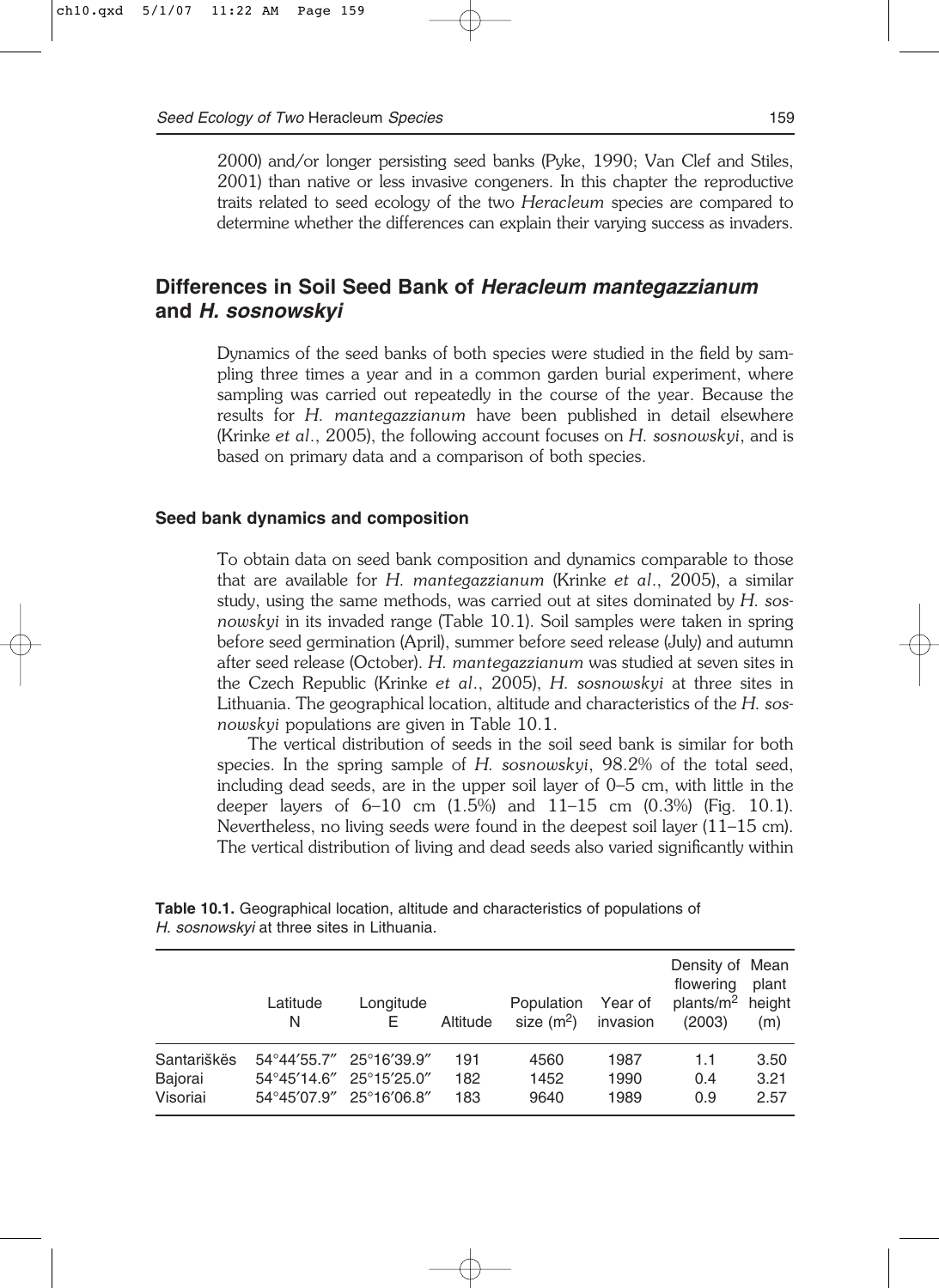

**Fig. 10.1.** Vertical distribution in the soil in spring of living (empty bars) and dead (black bars) seeds of *H. sosnowskyi*. Deletion tests (Crawley, 2002) on square-root + 0.5 numbers of seeds indicate that the seeds occur mainly in the upper soil layer  $(0-5 \text{ cm})$   $(P < 0.001)$ , and the numbers in the  $6-10$  cm and  $11-15$  cm soil layers do not differ  $(P < 0.001)$ . Numbers of seeds per core sample  $(49.8 \text{ cm}^2)$  are shown; horizontal lines are standard errors of means. Corresponding figures for *H. mantegazzianum* are based on data from Krinke *et al*. (2005). Note different scales are used for the two species.

the individual sites (Table 10.2). The results for *H. mantegazzianum* show the same trend, with 95% of seeds in the upper soil layer (Fig. 10.1) and significant differences within sites (Krinke *et al*., 2005, Table 6).

As the vast majority of the seeds are located in the upper soil layer, the study of the seasonal dynamics of the seed bank was based only on samples taken from the 0–5 cm layer. The variation among study sites of *H. sosnowskyi* was significant for all seed groups (dormant, living and total, i.e. their sum). For the total seed bank of *H. sosnowskyi*, averaged across spring, summer and autumn samples, 31.7% of the variation was linked to among sites and 68.3% to within sites (Table 10.3). If compared with results for *H. mantegazzianum* (77.9% of variation attributed among and 22.1% within sites; Krinke *et al*., 2005), these figures indicate that the Lithuanian sites in which *H. sosnowskyi* was studied were less heterogeneous than the *H. mantegazzianum* sites sampled in the Slavkovsky´ les, Czech Republic.

The composition of the *H. sosnowskyi* seed bank in the course of the season, expressed as the numbers of non-dormant, living and total seeds,

**Table 10.2.** Nested ANOVA of the vertical distribution of *H. sosnowskyi* seeds in the soil (layers: 0–5, 6–10, 11–15 cm) in spring. Data were transformed to square root numbers + 0.5 of living and dead seeds. Layer is evaluated as a fixed effect. \*\*\* *P* < 0.001, NS – not significant.

|                                                         |         | Living                   |                         |              | Dead                     |                       |
|---------------------------------------------------------|---------|--------------------------|-------------------------|--------------|--------------------------|-----------------------|
| Source of variation                                     | df      | МS                       |                         | df           | MS                       |                       |
| Laver<br>Sites within layers<br>Replicates within sites | 6<br>81 | 323.12<br>6.286<br>1.005 | 51.402***<br>$6.257***$ | 2<br>6<br>81 | 175.23<br>5.579<br>0.964 | 31.409***<br>5.788*** |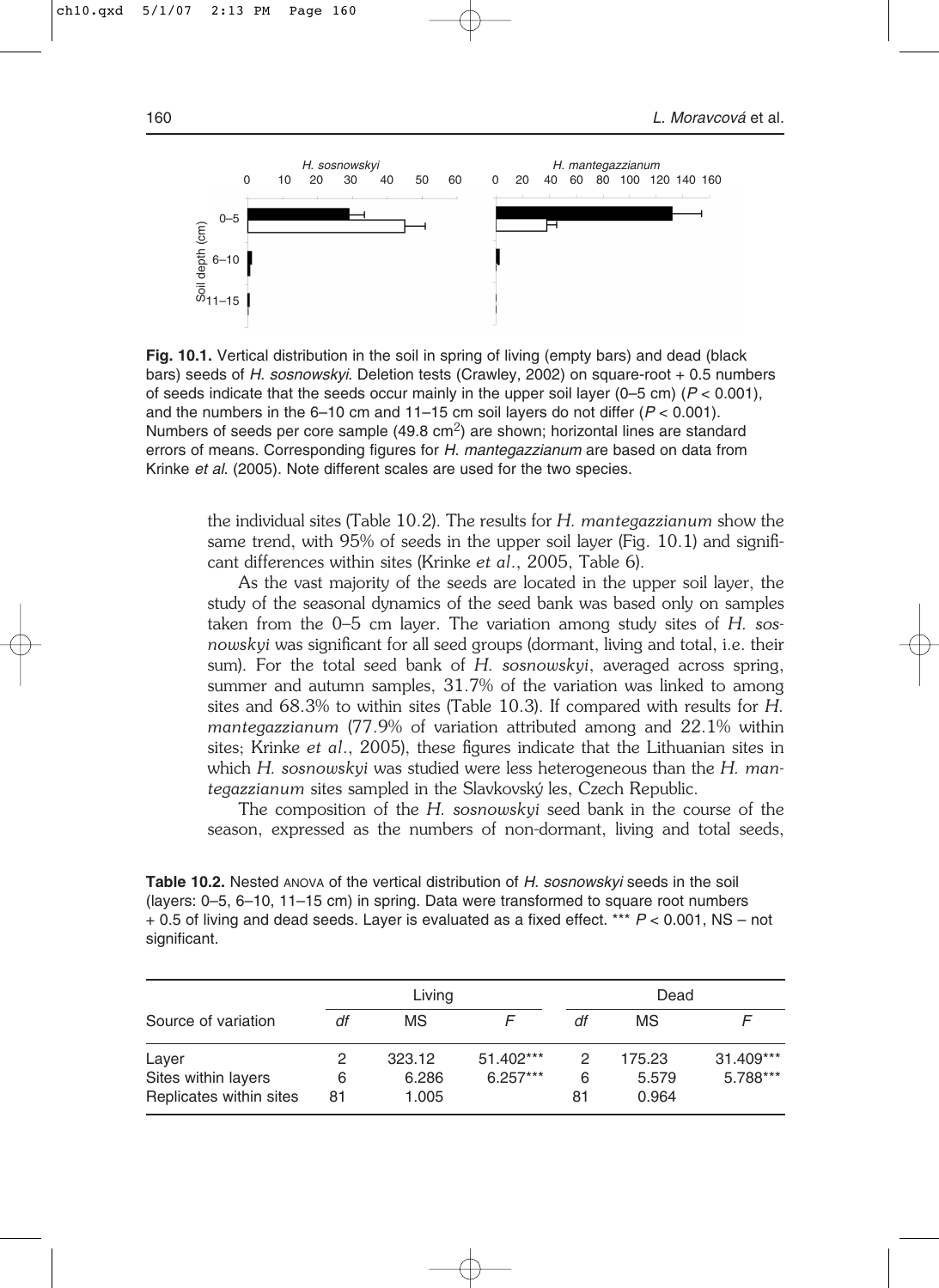**Table 10.3.** ANOVA of the soil seed bank of *H. sosnowskyi* among sites and within sites. Data are log transformed numbers plus 0.5 of the dormant, living and the total seeds, averaged for autumn, spring and summer samples. Sites are evaluated as random effects and variance is expressed in percentages. \*\*\* *P* < 0.001, \* *P* < 0.05.

| Source of                                             |       | Dormant |               |  | Living                |                                               |               | Total                 |              |
|-------------------------------------------------------|-------|---------|---------------|--|-----------------------|-----------------------------------------------|---------------|-----------------------|--------------|
| variation                                             | df MS | F       |               |  |                       | Variance <i>df</i> MS F Variance <i>df</i> MS |               | F –                   | Variance     |
| Among sites 2 2.450 9.301***<br>Within sites 27 0.263 |       |         | 59.2 27 0.121 |  | $40.8$ 2 0.715 5.895* |                                               | 69.6 27 0.125 | $30.4$ 2 0.783 6.263* | 31.7<br>68.3 |

showed significant differences among the spring, summer and autumn samples and varied significantly within individual sites (Table 10.4).

Average numbers of non-dormant, living and total seeds in the seed bank of *H. sosnowskyi* were highest in spring and lowest in summer (Fig. 10.2).



**Fig. 10.2.** Seasonal dynamics of the *H. sosnowskyi* seed bank (empty bars), inferred from autumn, spring and summer samples. Bars are mean numbers of dormant, non-dormant, living, dead and total seeds. Each value is pooled across three localities and ten replicates within each locality. Vertical lines are standard errors of the means. Bars with the same letters did not differ significantly (*P* < 0.05) in deletion tests (Crawley, 2002); capital letters refer to *H. sosnowskyi* and lower case letters to *H. mantegazzianum*. Corresponding values for *H. mantegazzianum* (black bars) are from Krinke *et al*. (2005). Germinated seeds were considered as non-dormant; non-germinated seeds were tested for viability by staining with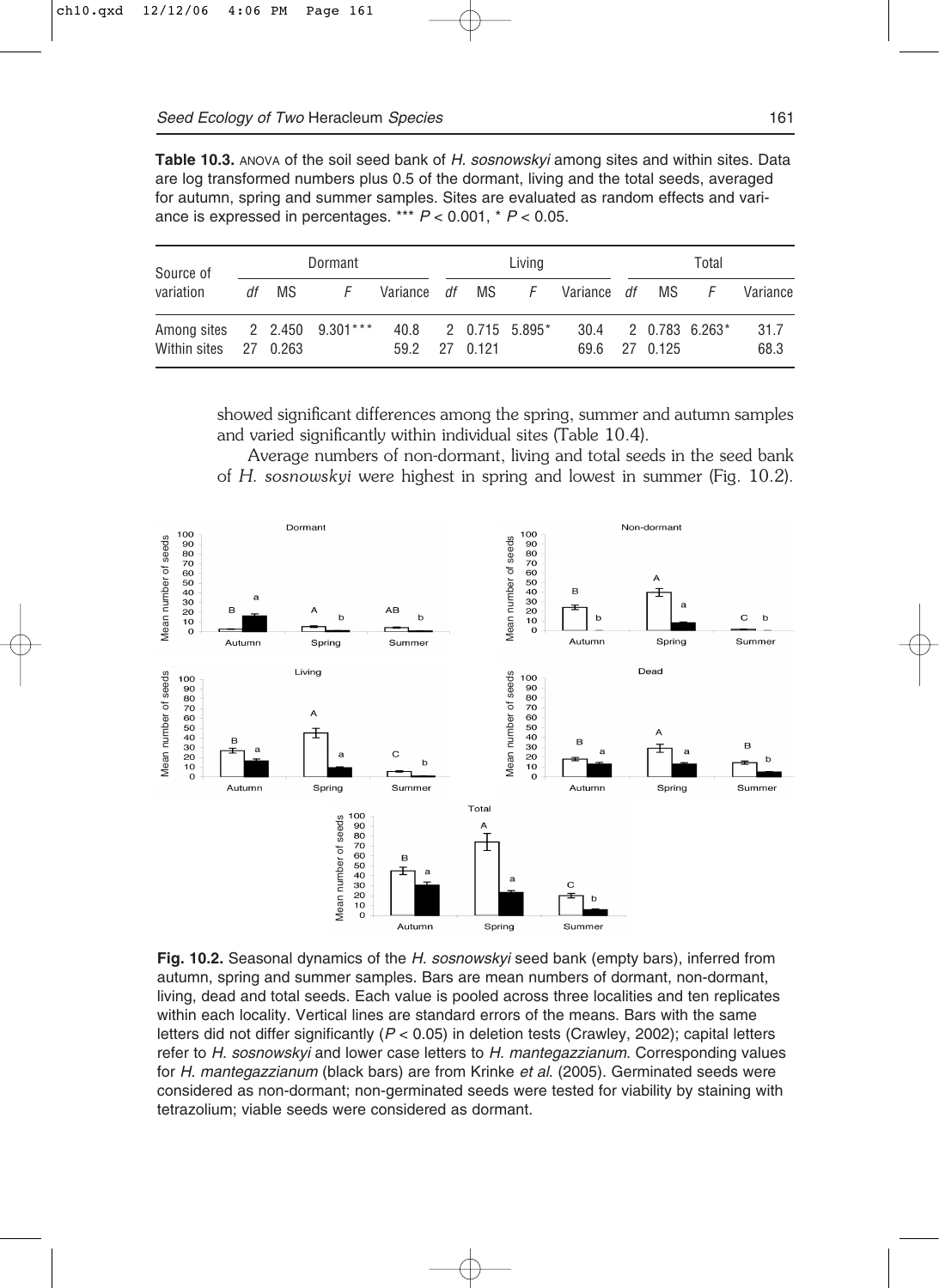|                            | Table 10.4. Nested ANOVAS of<br>of the dormant, non-dormant,                                                                                                                                       |                                                                          |                                                                                  |                |                                                                                       | the variation of the soil seed bank of H. sosnowskyi among seasons. Data are square rooted numbers + 0.5<br>living, dead and the total of seeds. Season is evaluated as a fixed effect. *** P < 0.001, * P < 0.05 |                 |                                                               |                                                             |                                                                                  |                                                                                  |                                                                  |                                                           |                                      |                                                             |
|----------------------------|----------------------------------------------------------------------------------------------------------------------------------------------------------------------------------------------------|--------------------------------------------------------------------------|----------------------------------------------------------------------------------|----------------|---------------------------------------------------------------------------------------|-------------------------------------------------------------------------------------------------------------------------------------------------------------------------------------------------------------------|-----------------|---------------------------------------------------------------|-------------------------------------------------------------|----------------------------------------------------------------------------------|----------------------------------------------------------------------------------|------------------------------------------------------------------|-----------------------------------------------------------|--------------------------------------|-------------------------------------------------------------|
| Source of                  |                                                                                                                                                                                                    | Dormant                                                                  |                                                                                  |                | Non-dormant                                                                           |                                                                                                                                                                                                                   |                 | Living                                                        |                                                             |                                                                                  | Dead                                                                             |                                                                  |                                                           | Total                                |                                                             |
| variation                  | ď                                                                                                                                                                                                  | SM                                                                       | щ                                                                                | ď              | SM                                                                                    | щ                                                                                                                                                                                                                 | ď               | SM                                                            | щ                                                           | đ                                                                                | SM                                                                               | щ                                                                | ď                                                         | SM                                   | щ                                                           |
| Season                     | 2                                                                                                                                                                                                  | 1.163                                                                    | 269 n.s.<br>$\circ$                                                              | $\sim$         | 193.50                                                                                | $33.292***$                                                                                                                                                                                                       | 2               | 134.92                                                        | $15.213*$                                                   | 2                                                                                | 16.045                                                                           | 2.135 n.s.                                                       | 2                                                         | 12.610                               | $7.481*$                                                    |
| Sites within<br>season     | ဖ                                                                                                                                                                                                  | 4.317                                                                    | $.796***$<br>L.                                                                  | 9              | 5.812                                                                                 | $4.274***$                                                                                                                                                                                                        | ဖ               | 8.869                                                         | $5.245***$                                                  | ဖ                                                                                | 7.515                                                                            | $4.192***$                                                       | ဖ                                                         | 1.133                                |                                                             |
| within sites<br>Replicates | 50                                                                                                                                                                                                 | 0.554                                                                    |                                                                                  | $\overline{5}$ | 1.360                                                                                 |                                                                                                                                                                                                                   | $\overline{8}$  | 1.691                                                         |                                                             | $\overline{8}$                                                                   | 1.792                                                                            |                                                                  | $\overline{8}$                                            | 0.265                                |                                                             |
|                            | Table 10.5. Number of seeds of H. sosnowskyi per m <sup>2</sup> in the soil seed bank at the three localities studied. Each value is the mean ± sp of<br>ten replicates. Values per m <sup>2</sup> |                                                                          |                                                                                  |                |                                                                                       | were extrapolated from the original data, which were used in statistical analyses.                                                                                                                                |                 |                                                               |                                                             |                                                                                  |                                                                                  |                                                                  |                                                           |                                      |                                                             |
|                            |                                                                                                                                                                                                    |                                                                          | Spring                                                                           |                |                                                                                       |                                                                                                                                                                                                                   |                 | Summer                                                        |                                                             |                                                                                  |                                                                                  |                                                                  | Autumn                                                    |                                      |                                                             |
|                            | Locality Non-dormant                                                                                                                                                                               | Dormant                                                                  | Dead                                                                             |                | Total                                                                                 | Non-dormant Dormant                                                                                                                                                                                               |                 |                                                               | Dead                                                        | Total                                                                            | Non-dormant                                                                      | Dormant                                                          | Dead                                                      |                                      | Total                                                       |
| Total                      | $6,512 \pm 3,532$<br>$5,970 \pm 1,700$<br>$7,986 \pm 3,035$<br>$11,477 \pm 6,744$                                                                                                                  | $2,312 \pm 1,663$<br>$1,059 \pm 1,087$<br>$362 \pm 247$<br>$503 \pm 977$ | $4.201 \pm 3.543$<br>$3,899 \pm 1,283$<br>$9,407 \pm 5,937$<br>$5,836 \pm 3,097$ |                | $23,195 \pm 13,859$<br>$10,231 \pm 2,702$<br>$11.216 \pm 7.032$<br>$14,881 \pm 7,217$ | $462 \pm 403$<br>$161 \pm 208$<br>$141 \pm 269$<br>$255 \pm 180$                                                                                                                                                  | $1,286 \pm 753$ | $643 \pm 388$ 1,809 $\pm$ 957<br>$663 + 519$<br>$864 \pm 366$ | $3,055 \pm 2,175$<br>$3,819 \pm 2,127$<br>$2,894 \pm 1,014$ | $4,804 \pm 2,835$<br>$2,613 \pm 1,180$<br>$4,623 \pm 2,720$<br>$4,013 \pm 1,216$ | $6,613 \pm 4,582$<br>$4,851 \pm 1,616$<br>$4,502 \pm 1,254$<br>$3.437 \pm 1.771$ | $704 \pm 437$<br>$402 \pm 268$<br>$543 \pm 391$<br>$550 \pm 151$ | $2.854 \pm 2.348$<br>$3,625 \pm 668$<br>$4,040 \pm 2,241$ | $3,980 \pm 1,805$ 11,135 $\pm 6,363$ | $9,025 \pm 2,229$<br>$6,693 \pm 4,120$<br>$9,246 \pm 3,501$ |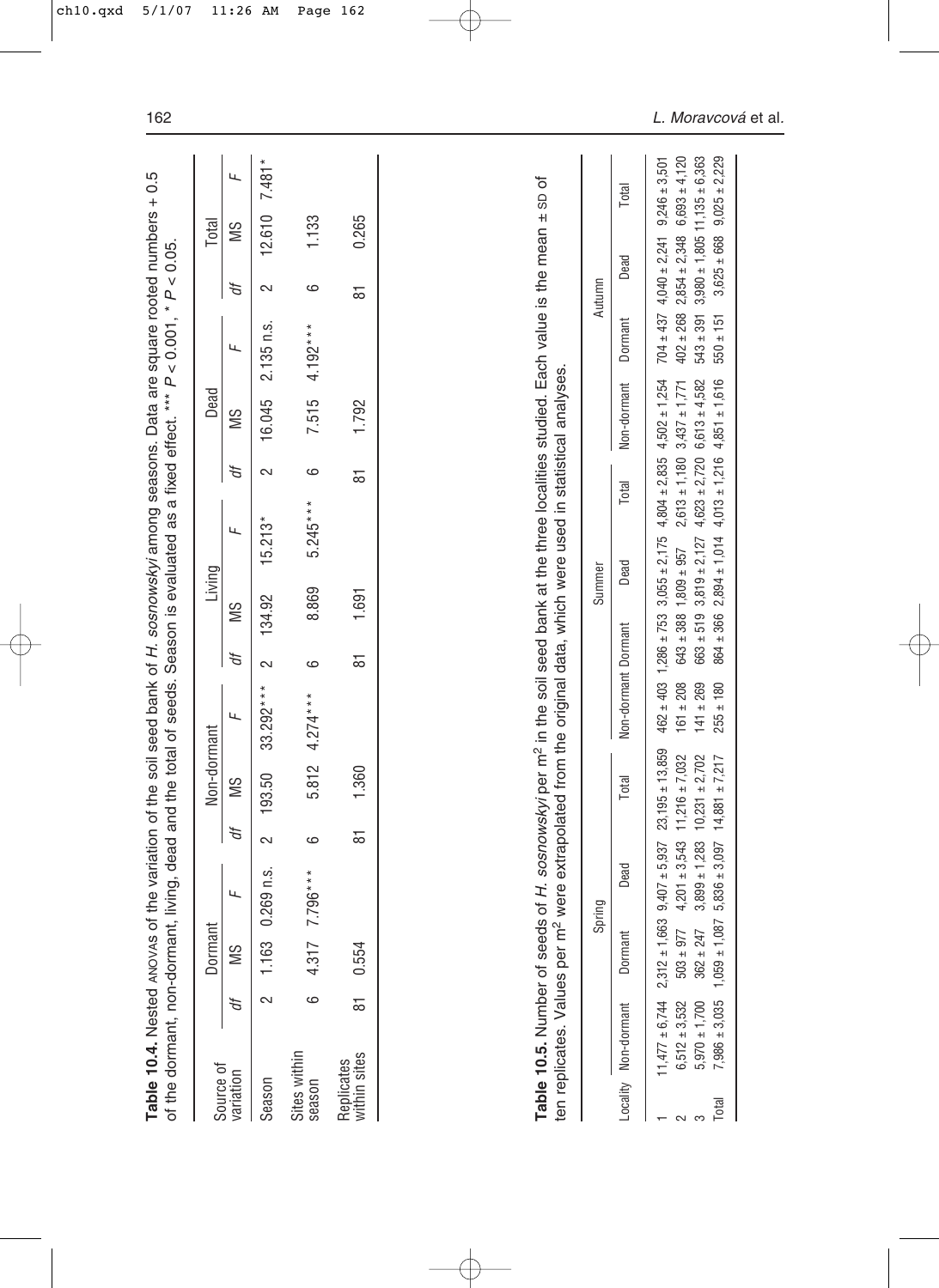This seemingly contradicts the pattern found for *H. mantegazzianum*, where most are found in autumn, and then the number of dormant, living, dead and total seeds decreases (Fig. 10.2). This discrepancy seems to be a result of differences in the sampling regime. The seed bank in Lithuania was sampled over a single season (from spring to autumn), while in the Czech Republic it was over two subsequent seasons (from autumn to summer the following year). Thus, the pattern in total numbers of *H. sosnowskyi* seeds reflects betweenyear fluctuations in the number and density of flowering plants. This explains why more seeds were found in spring than after seed set in autumn (Fig. 10.2); the seeds present in spring and summer were produced in the previous year.

To avoid the bias caused by the different sequence of sampling times, the percentages of non-dormant, dormant and dead seeds were compared (Fig. 10.3A). The percentage of living seeds of *H. sosnowskyi* in the total seed bank did not change from autumn (59.8%) to spring (60.8%), but decreased to 22.8% in summer. The percentage of non-dormant seeds among living seeds was similar in autumn (89.8%) and spring (88.3%), but decreased to 27.9% in summer (Fig. 10.3B).

The main difference between the species is in the autumn seed bank, when almost all the seeds of *H. mantegazzianum* were dormant and nearly 90% of *H. sosnowskyi* seeds were non-dormant (Fig. 10.3B). It needs to be noted that due to unusual climatic conditions in Lithuania in the year of sampling, ripe seeds were covered by early snow. Thus, the autumn sample was taken after the snow had melted. This short period of wet and cold conditions might have been enough to stratify the seeds and break their dormancy. An easy breaking of seed dormancy in autumn accords well with the laboratory finding that seeds of *H. sosnowskyi* require a shorter period of cold stratification for breaking dormancy than those of *H. mantegazzianum* (see below)*.*

The average density of *H. sosnowskyi* seeds, expressed per m2 and pooled across localities, was  $9025 \pm 2229$  (mean  $\pm$  SD) in autumn, 14,881  $\pm$ 7217 in spring and 4013  $\pm$  1216 in summer for total seeds, and 5400  $\pm$ 3281, 9045  $\pm$  6411 and 1119  $\pm$  889, respectively, for living seeds (Table 10.5). For *H. mantegazzianum*, it was  $6719 \pm 4119$  total seeds in autumn, 4907 ± 2278 in spring and 1301 ± 1036 in summer (Krinke *et al*., 2005).

#### **Seed bank depletion**

Field data on changes in the seasonal dynamics of the seed bank provide important information on the strategy of alien species in terms of population regeneration and competition with native taxa (Van Clef and Stiles, 2001). The results, however, can be biased by factors beyond an investigator's control, such as the seasonal variation in the weather and the fact that the amount of seeds entering the soil is not known precisely. Burial of controlled numbers of seeds and the monitoring of their germination on a fine temporal scale can provide more reliable information on the temporal pattern of seed bank depletion. Moravcová *et al*. (2006) record the fate of buried seeds of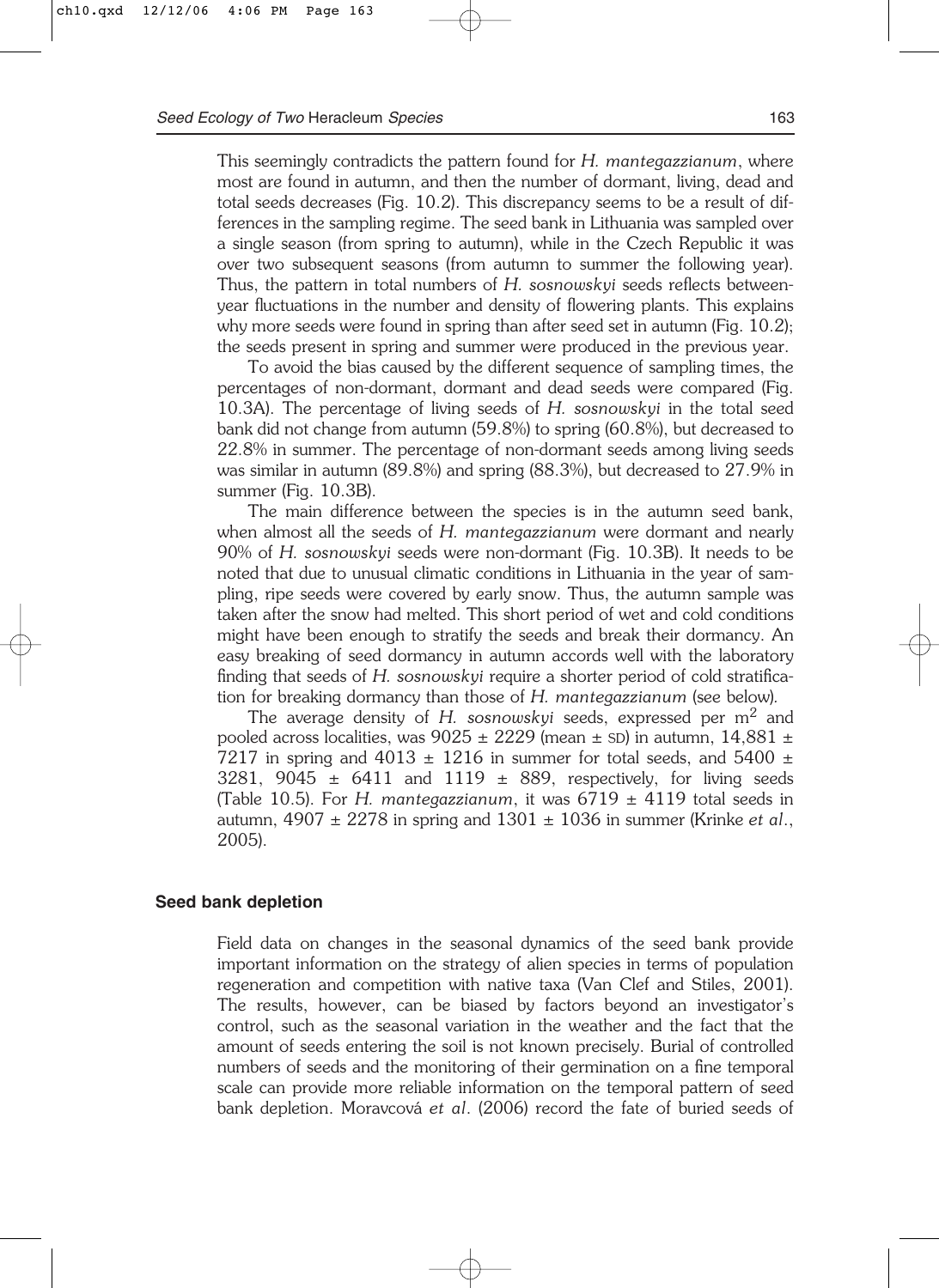

**Fig. 10.3.** (A) Changes in the percentage of dormant, non-dormant and dead seeds in the seed bank of *H. sosnowskyi* (empty bars) during the course of a year. Samples were taken in autumn (after seed release), spring (before germination) and summer (before new seeds are shed). Mean values shown are pooled across three localities in Lithuania. (B) Changes in the percentage of living seeds that are not dormant, and of the total seeds that are living for *H. sosnowskyi* (empty symbols). The percentage of non-dormant seeds is the same in autumn and spring, and decreases to a low value in summer, after the vast majority of non-dormant seed germinated in spring. The percentage of living seed is highest in spring and lowest in summer. Germinated seeds were considered as non-dormant; non-germinated seeds were tested for viability by staining with tetrazolium; viable seeds were considered as dormant. Corresponding data on *H. mantegazzianum* (Hm; black symbols and bars, respectively) are taken from Krinke *et al*. (2005).

both species in the experimental garden of the Institute of Botany, Prunonice, Czech Republic (50° 00′ 03.9″ N, 14° 33′ 31.7″ E). Seeds of *H. sosnowskyi* were placed in bags made of a fine mesh and buried to a depth of 5–7 cm in the autumn of 2004, those of *H. mantegazzianum* 2 years earlier, and removed at monthly intervals (except during the winter months when the soil was frozen). Living seeds were classified as non-dormant if they germinated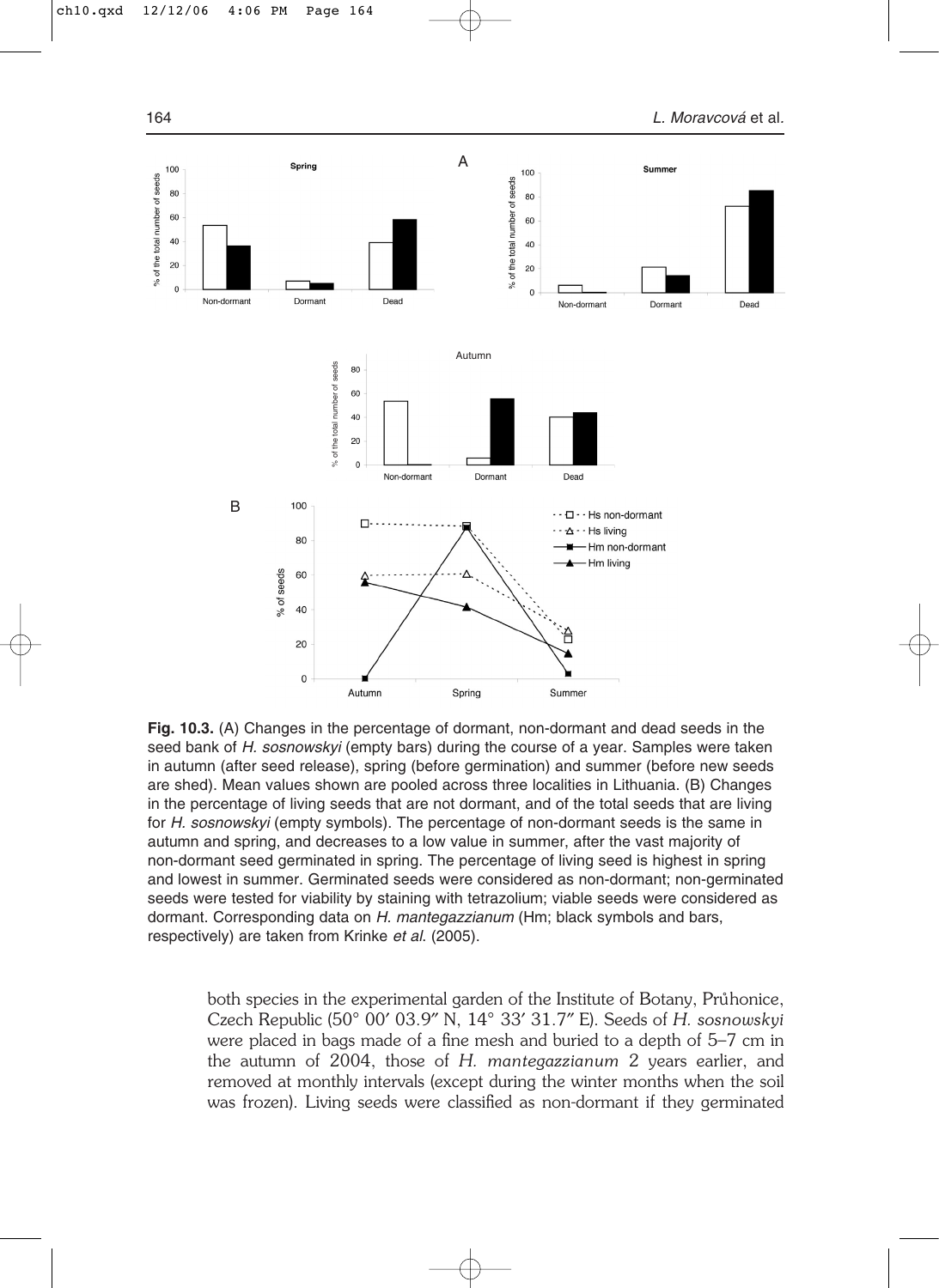

**Fig. 10.4.** Seasonal pattern in the depletion of the *H. sosnowskyi* seed bank during the course of one season. Percentages of the seeds buried in the experimental garden of the Institute of Botany, Průhonice, Czech Republic that were dormant and non-dormant are shown. Each percentage is based on five replicates. Seeds collected earlier in 2004 were buried at a depth of 5–8 cm at the end of October and followed until December 2005. They were taken from the soil every month, except when the soil was frozen, and those that germinated were recorded; those that did not were tested for dormancy by germinating them in the laboratory at 10/5°C and for viability using tetrazolium.

within 1 month following transfer to a climate chamber, or dormant after testing for viability using tetrazolium staining (Baskin and Baskin, 1998).

Of seeds of *H. sosnowskyi* in the first spring sample (March 2005), 95.2% had already germinated or decayed in the soil. This sample contained a very small proportion of non-dormant and dormant seed, which was ascertained in the laboratory. By May and July, only 3.2% and 1.6%, respectively, of the seeds in the soil had not germinated and all were dormant. From August onwards the soil samples did not contain any living seeds (Fig. 10.4; cf. *H. mantegazzianum*, see Fig. 5.5). These results suggest that seeds of *H. sosnowskyi* are unable to survive for more than one season; the seed bank was very quickly depleted by rapid germination in spring and later on by the rapid decay of dormant seeds.

In contrast, at least a small amount of *H. mantegazzianum* seeds remained viable for considerably longer, a minimum of 3 years (1.2%, see Moravcová *et al*., Chapter 5, this volume). This may be linked to the fact that a higher percentage of *H. mantegazzianum* seeds is located in soil layers deeper than 5 cm. The difference is rather small (5% compared to 2% in *H. sosnowskyi*), but given the fecundity of both species and the fact that the percentage of seeds that survive is generally very low, it may be important. The more seeds that occur in the lower soil layers, the higher the probability of a persistent seed bank (sensu Thompson *et al*., 1997).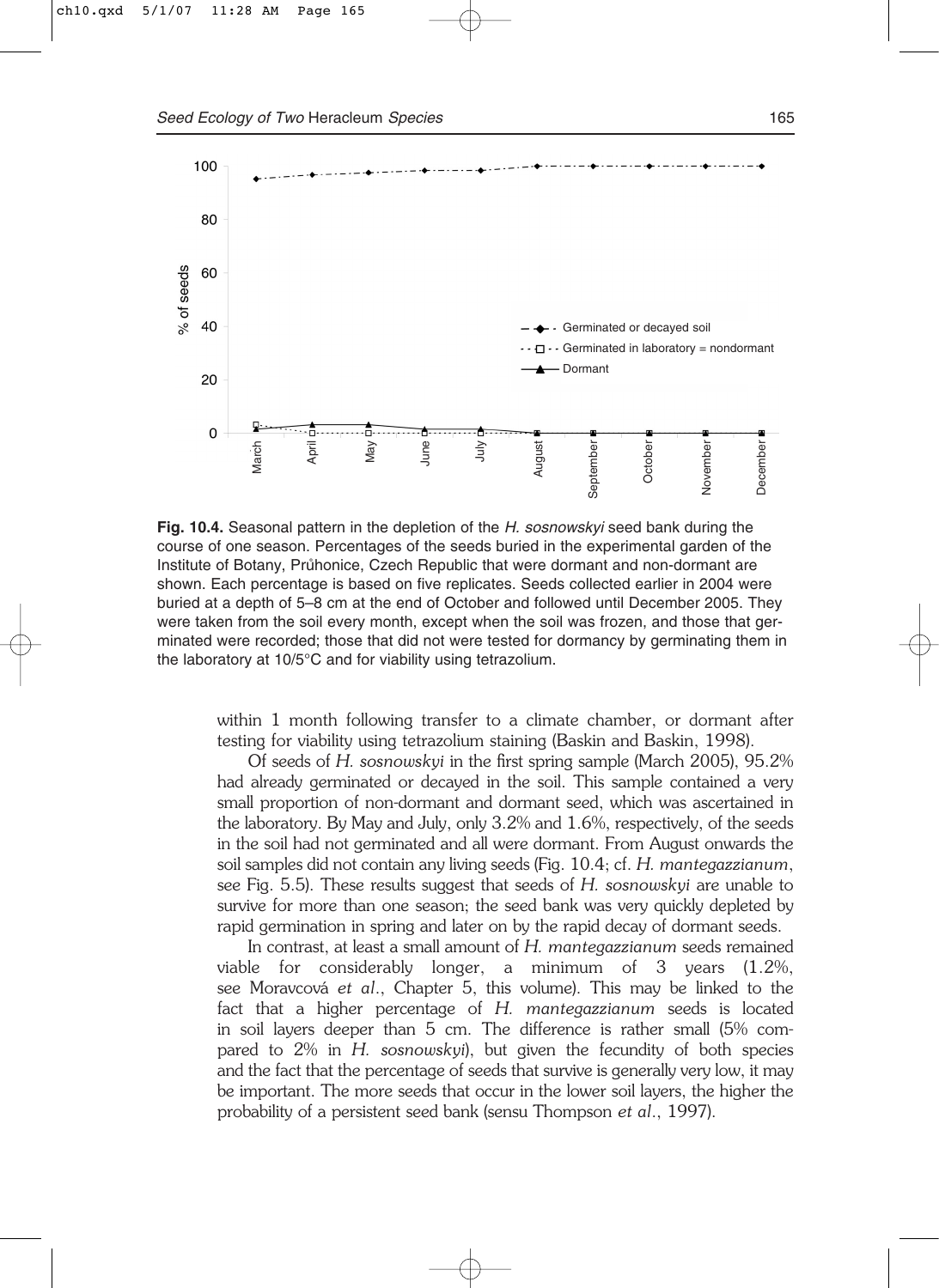Further indication that the dynamics of both species' seed banks differ is the easier breaking of dormancy in *H. sosnowskyi*, which enables this species to germinate in autumn when climatic conditions are favourable; however, the survival of seedlings that emerge in autumn and their role in the population dynamics and renewal are unclear; no seedlings were found in the field in Lithuania (Z. Gudžinskas, unpublished). The seed bank of *H. mantegazzianum* is classified as 'short-term persistent' (see Moravcová *et al*., Chapter 5, this volume; Krinke *et al*., 2005), but that of *H. sosnowskyi*, based on the results of this study, must be considered to be 'transient' (in sense of Thompson *et al.*, 1997). This is suggested despite the relatively high percentage of dormant seeds in Lithuania in summer, which is a feature of short-term persistent seed banks. Nevertheless, other field results (very high percentage of the seeds in the upper soil layer) together with those obtained in the common garden experiment (seeds lost dormancy very rapidly and did not survive more than one season) and germination studies (seeds germinate even more readily than those of *H. mantegazzianum*) indicate that *H. sosnowskyi* has a transient soil seed bank. However, to verify this, seed bank experiments in those regions of Europe where the species is invasive (see Jahodová *et al*., Chapter 1, this volume; Nielsen *et al*., 2005) and the climate is different from Central Europe are needed.

# **Differences in the Germination Characteristics of** *Heracleum mantegazzianum* **and** *H. sosnowskyi*

To compare the germination of both species, seeds of *H. mantegazzianum* (Moravcová *et al*., 2006 and Chapter 5, this volume) and *H. sosnowskyi* were germinated at different temperature regimes. Seeds of both species were first stratified for 2 months at temperatures of 4–6°C to break the dormancy and then germinated at different temperatures: 2, 6, 10/5, 20/5, 15/10, 25/10 and 22°C (see Fig. 10.5).

The majority (71–94%) of the seeds of *H. sosnowskyi* germinated almost regardless of the temperature regime. The lowest germination percentages were recorded at 22°C (Fig. 10.5). However, 10% germinated during the stratification process, before setting the temperature for germination. These results suggest that the majority of the seeds of *H. sosnowkyi* break dormancy at almost the same time, following a stratification period as short as or less than 2 months, and immediately germinate, independently of the temperature. This accords with the early spring massive germination of *H. sosnowskyi* seeds, observed in the field in Lithuania as well as in the common garden burial experiment conducted in the Czech Republic. This experiment also showed that the seeds of *H. sosnowskyi* only germinated before March.

This is very different from *H. mantegazzianum*, where dormancy is broken gradually and germination can extend over several years (3 years minimally; cf. Figs 5.6 and 5.7). A study of the germination requirements, using the same design as described here for *H. sosnowskyi*, provided different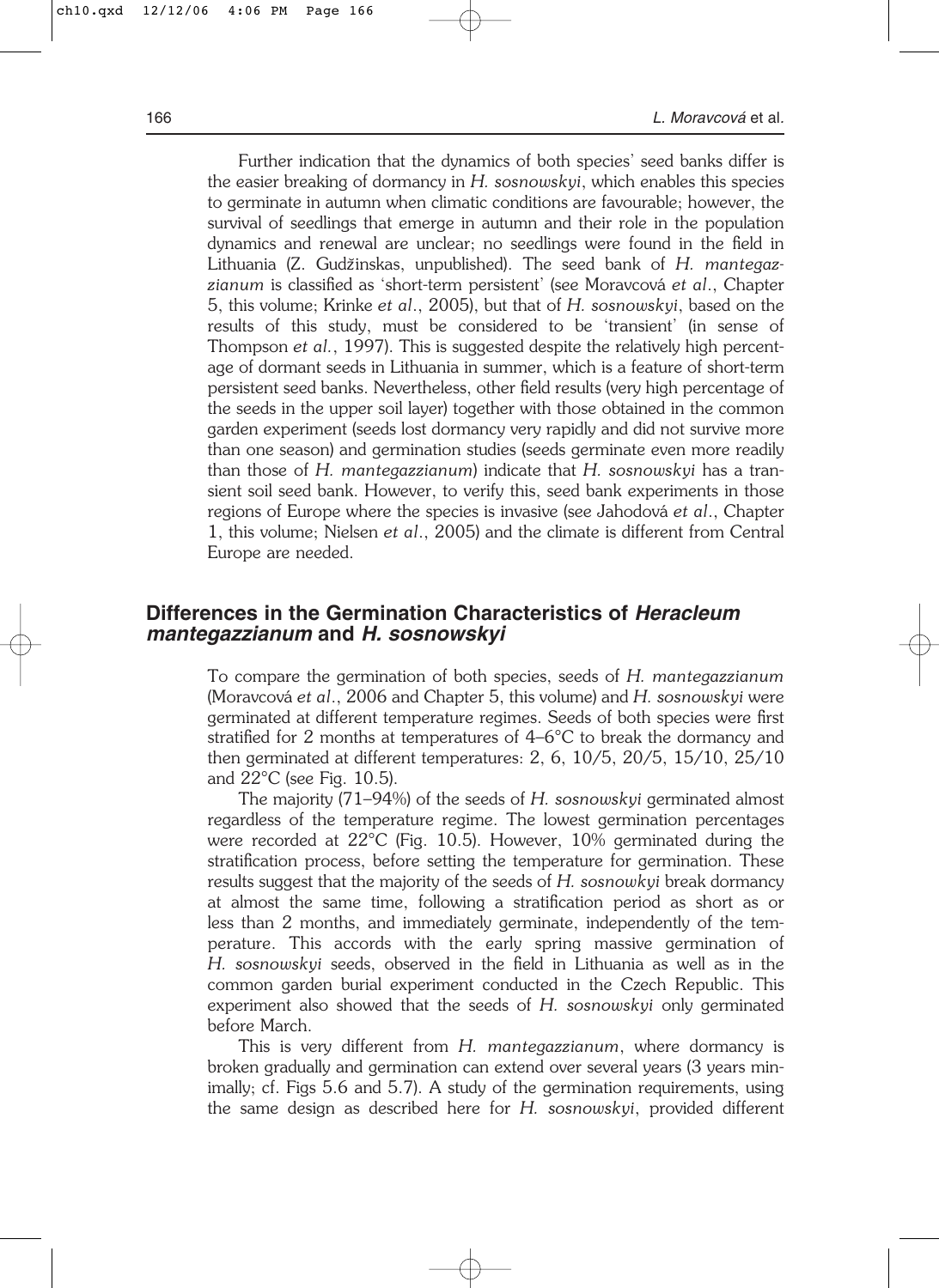

**Fig. 10.5.** Percentage of *H. sosnowskyi* seeds (mean ± SE) that germinated when subjected to various temperature regimes and under two germination periods. The seeds were coldstratified for 2 months at  $4-6^{\circ}$ C prior to the experiment. Seven temperature regimes were used: 2, 6, 10/5, 20/5, 15/10, 25/10 and 22°C (with alternating day/night temperatures; the day and night each lasted 12 hours). Percentage of seeds that germinated was ascertained after 2 and 6 months. Differences between times within the temperature regime are shown above bars (t-test for paired comparisons).

results for *H. mantegazzianum*. The stratification period for seeds of *H. mantegazzianum* needed for breaking dormancy lasts at least 2 months. The highest percentage and fastest germination occurred at alternating temperatures of 20/5°C, with slower but comparably high percentages of germination at 6°C, following stratification at the same temperature. In *H. mantegazzianum*, all germination at the higher temperatures occurred in the first 2 months and then stopped. However, germination at low temperatures of 2°C and 6°C continued (Moravcová *et al*., 2006 and Chapter 5, this volume). This indicates that the higher temperatures represent a constraint on the breaking of dormancy in *H. mantegazzianum* and seeds remain dormant until the next cold period.

The above results can be interpreted with regard to the distribution limits of both species in Europe. The European distribution of these two *Heracleum* species is distinct, with *H. sosnowskyi* confined to the northern and eastern parts of the continent and *H. mantegazzianum* having the centre of the invaded distribution range in central and western Europe (see Jahodová *et al*., Chapter 1, this volume). An attempt to elucidate climatic factors that might have played a role in shaping this distribution was made using *H. mantegazzianum* as a model species. Pys<sup>\*</sup>ek *et al.* (1998) show that the distribution of this species in the Czech Republic is significantly affected by the temperature in January; the number of reported localities decreases with increasing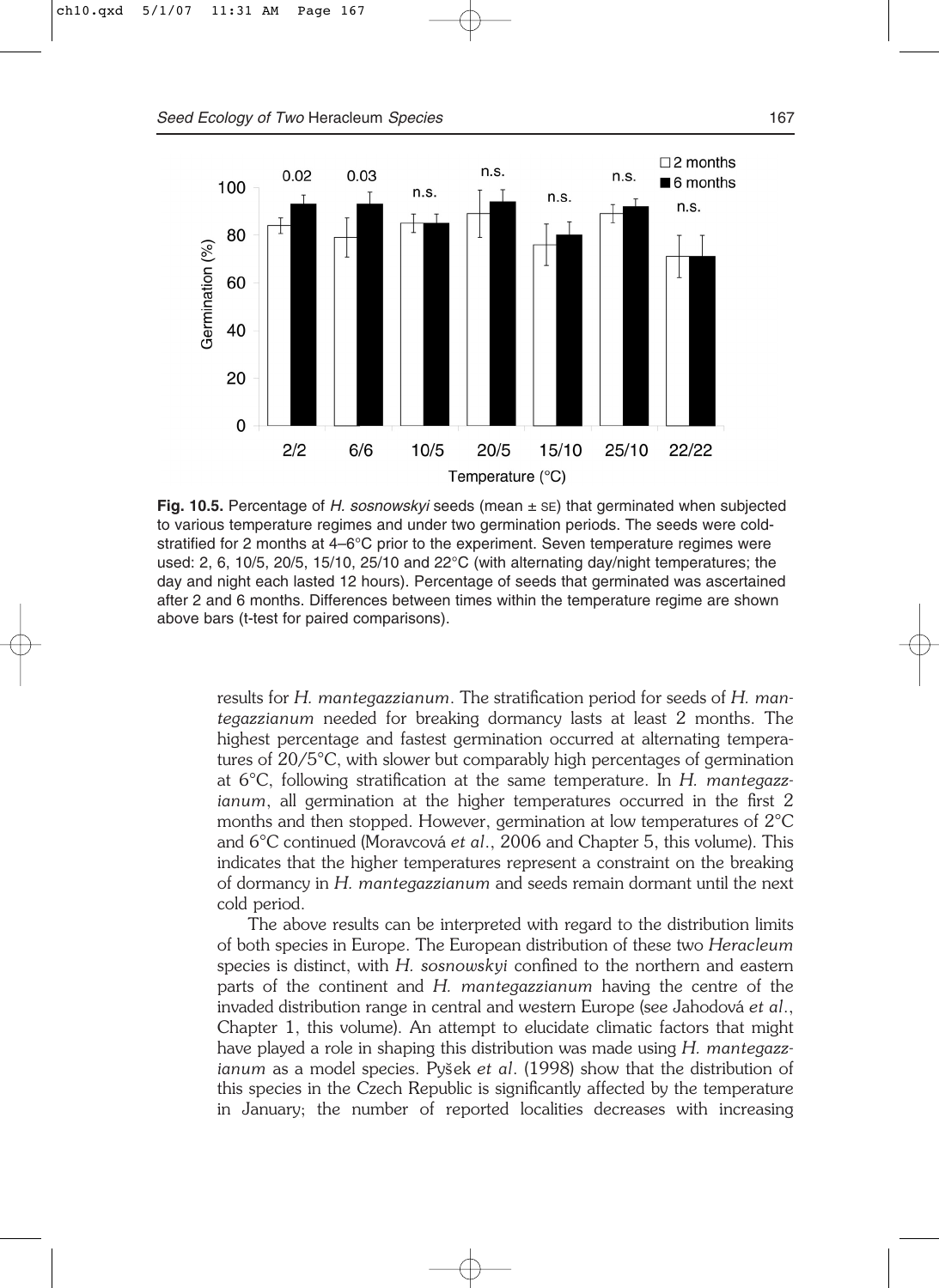temperature, but the distribution is also determined by human population density, which reflects possibilities for dispersal.

Although the transient seed bank and immediate germination not extending over a period longer than 1 year may be a disadvantage in terms of the long-term population dynamics (Pyke, 1990; Van Clef and Stiles, 2001), the germination characteristics of *H. sosnowskyi* indicate that invasion by this species is unlikely to be limited by temperature. The current distribution of *H. sosnowskyi* seems to be driven mainly by human activities and the history of introductions, namely the massive planting in eastern Europe, than by ecological constraints.

### **Acknowledgements**

Thanks to Zuzana Sixtová and Vendula Cejková for technical assistance. Tony Dixon kindly improved our English. The study was supported by the project 'Giant Hogweed (*Heracleum mantegazzianum*) a pernicious invasive weed: developing a sustainable strategy for alien invasive plant management in Europe', funded within the 'Energy, Environment and Sustainable Development Programme' (grant no. EVK2-CT-2001-00128) of the European Union 5th Framework Programme, by institutional long-term research plans no. AV0Z60050516 from the Academy of Sciences of the Czech Republic and no. 0021620828 from Ministry of Education of the Czech Republic, and grant no. 206/05/0323 from the Grant Agency of the Czech Republic.

# **References**

- Baker, H.G. (1965) Characteristics and modes of origin of weeds. In: Baker, H.G. and Stebbins, G.L. (eds) *The Genetics of Colonizing Species.* Academic Press, New York, pp. 147–172.
- Baskin, C.C. and Baskin, J.M. (1998) *Seeds. Ecology, Biogeography and Evolution of Dormancy and Germination*. Academic Press, San Diego, California.
- Callaway, J.C. and Josselyn, M.N. (1992) The introduction and spread of smooth cordgrass (*Spartina alterniflora*) in South San Francisco Bay. *Estuaries* 15, 218–225.
- Crawley, M.J. (2002) *Statistical Computing: an Introduction to Data Analysis Using S-plus*. Wiley, Chichester, UK.
- Dreyer, G.D., Baird, L.M. and Fickler, C. (1987) *Celastrus scandens* and *Celastrus orbiculatus* comparisons of reproductive potential between a native and an introduced woody vine. *Bulletin of the Torrey Botanical Club* 114, 260–264.
- Holub, J. (1997) *Heracleum* hogweed. In: Slavík, B., Chrtek Jr, J. and Toms˘ovic, P. (eds) *Flora of the Czech Republic 5*. Academia, Praha, pp. 386–395. [In Czech.]
- Honig, M.A., Cowling, R.M. and Richardson, D.M. (1992) The invasive potential of Australian banksias in South African fynbos: a comparison of the reproductive potential of *Banksia ericifolia* and *Leucadendron laureolum*. *Australian Journal of Ecology* 17, 305–314.
- Krinke, L., Moravcová, L., Pyšek, P., Jarošík, V., Pergl, J. and Perglová, I. (2005) Seed bank of an invasive alien, *Heracleum mantegazzianum*, and its seasonal dynamics. *Seed Science Research* 15, 239–248.